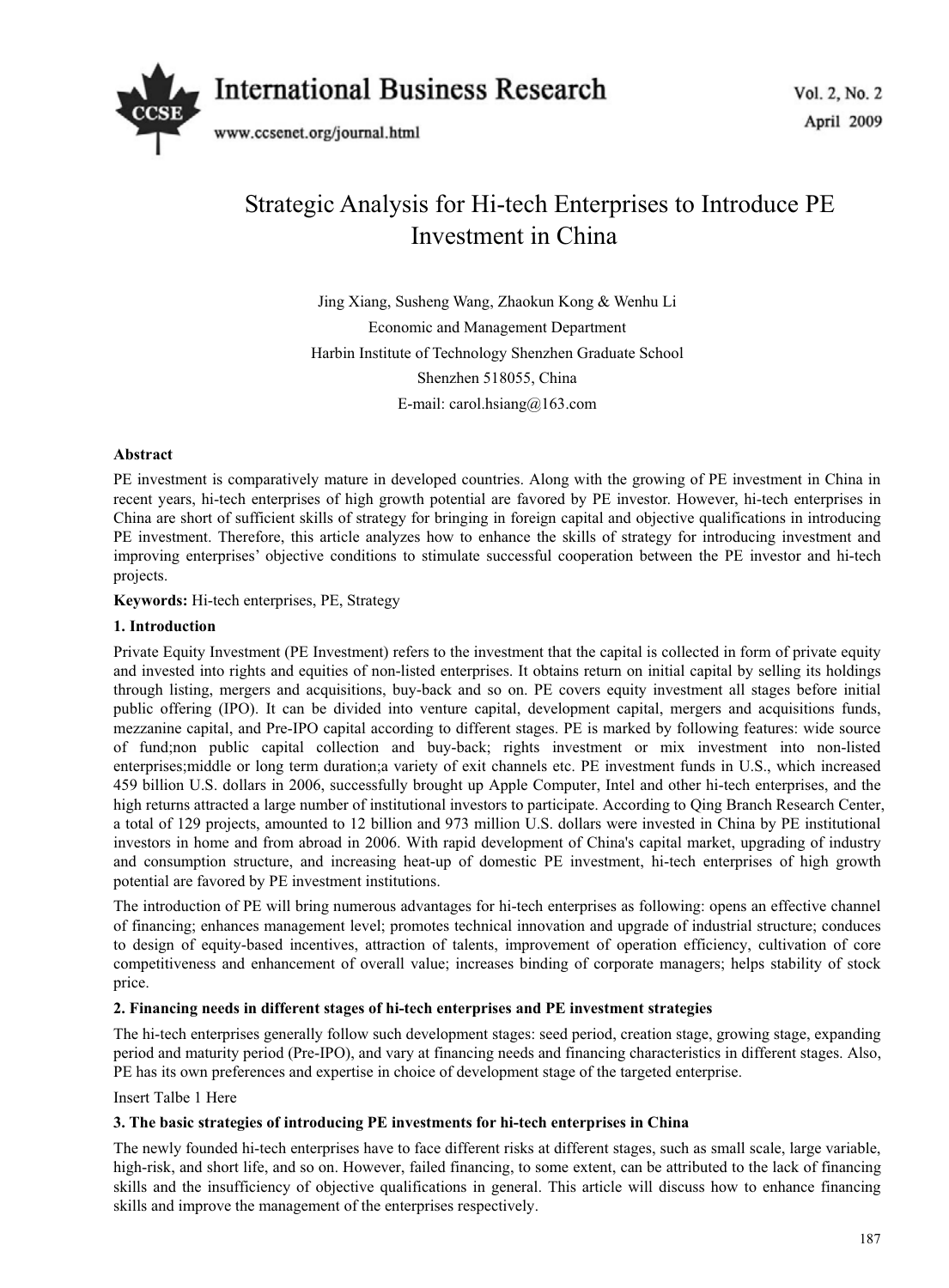#### *3.1 Enhance financing strategies and techniques*

#### 3.1.1 Be familiar with the operation processes of PE investments

To introduce PE successfully, hi-tech enterprises should understand the operation processes of PE investment firstly. The operation processes of PE investment are as following: (1) The project investigation stage: ventures or projects are found more or less in line with PE investment conditions from a number of proposals, and then extensive, in-depth and detailed investigations are conducted to obtain full and accurate first-hand information for decision-making analysis. (2) The evaluation and decision-making stage: Based on relevant information, objective analysis and evaluation are made on human resources, technology, marketing and management of investment projects. Risks, which exist in all aspects of growth and development of targeted enterprises and product technology, must be taken into account. According to investors' own capacity and to the scale and criteria of investment, projects with lower market risk and larger growth potential are given priority. (3) Negotiation and contract Signature: PE investment institutions will contact with targeted firms after choosing project and negotiate together for investment mode and conditions, and reach relevant legal agreements.(4) Investment operational phase: PE investment institutions should provide financial supports to enterprises according to their agreements, contact with entrepreneurs regularly to track the progress of firm operation, and have the financial reports audited by accounting firms. They are also required to support enterprises by using their own management experience and information network, cooperate closely with enterprises in order to make them high-valued and mature ones, promote investment projects running successfully and get enterprises listed. (5) Incentive and restrictive measures in the process of investment: the provisions such as rights owned by PE investors to quit,to buy back enterprises, arrangement of remuneration system for managers and investors will normally be made in the investment agreement. Right to quit will protect PE investors to some extent, and right to buy back enterprises will motivate entrepreneurs to operate by efforts. Furthermore, PE investors take stern sanctions against any improper usage of capital to ensure managers to cherish it. (6) Investment quit: The ultimate aim for PE investment is high returns and successful withdrawal of capital. There are different exiting approaches according to the diversities of operating conditions and external environment, including publicly listed, transfer of shares, bankruptcy liquidation, etc. The former twos are the main exiting approaches, while bankruptcy liquidation is the only alternative for investment failure.

#### Insert F

#### 3.1.2 Choose the right PE investor

Before choosing a most suitable and promising PE investor, Hi-tech enterprises must start from their own conditions and strategic objectives, consider various factors while selecting several potential PE investors to contact. (1) Various PE investment policies and preferences. Each PE investor will establish their own investment policies and form their own investment preferences on the basis of their respective geographical conditions, source of funds, own experience and industrial competition. Enterprises must fully understand and master the PE investment policies and preferences, and then select the right one according to the industry characteristics and the development stage of company and other factors. (2) Knowing well about PE investment process and operation model. It needs to learn more about PE investment operation models, especially finding out the detailed process for evaluating projects before starting the financing process, and learn to analyze enterprise itself objectively from others' perspectives. (3) Adequacy of sources of PE capital. From the perspective of capital, when choosing a PE investor, following must be taken into account: whether its sources of funding are able to help businesses succeed and whether they are able to meet the need for enterprise' development in the future. (4) The reputation of PE investor. Hi-tech enterprises should review PE investor's performance, reputation, ethics and other actual situations through a variety of channels (such as lawyers, accountants and enterprises invested by them previously). (5) Importance on the assistance of professional institutions. The introduction of PE investment is a high professional process, and it is difficult to succeed by relying on one's own financial staffs only. Experienced financial adviser can give companies a full range, professional assistance. It increases success chances of PE investment by making full use of experienced intermediaries and communicating regularly with investment advisers. (6) Not too many targets. In order to ensure successful financing, entrepreneurs should not contact too many PE investors at one time. On the one hand, PE investors prefer to find those business opportunities abandoned by the side of road without any attention. On the other hand, it is not efficient and effective if entrepreneurs look for PE investors one by one. Therefore, the most reliable way is to select 8-10 PE investors likely being interested in the project as targets, knowing about their situations well, and then contact with them.

#### 3.1.3 Master the basic financing processes

Hi-tech enterprises have same financing process with common firms. Generally, financing process includes the following aspects: (1) Plan the overall capital operating program by capital demander. It includes private equity financing, restructuring listing, and overall planning during the listing. (2) Write "business plan" (including "Investment Proposal"). (3) Contact and screen out the proper investors: Investigate the background and development status of investor prudently, and make initial contact. (4) Financing recommendation and business negotiation. (5) Provide "enterprise value assessment report" (mainly enterprise's growth assessment) for the enterprise by considering various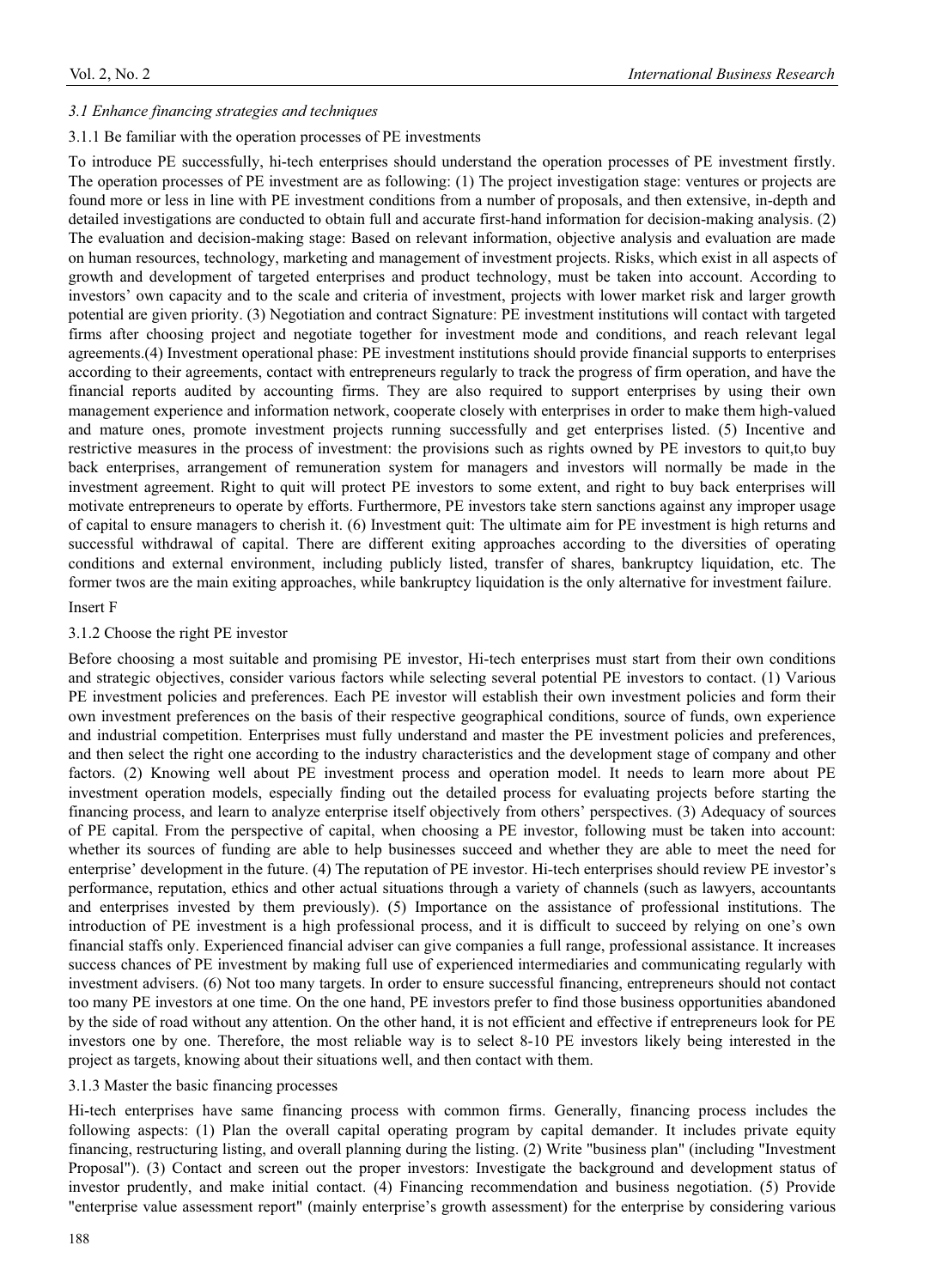assessment models totally, combined with the assessment style of potential investors. (6) Bring in the audit, evaluation and legal and other intermediary institutions to complete the making and subscription of equity financing agreements. (7) Deal with the delivery, verification, industrial and commercial registration change and other things related to change of ownership (8) Harmonize the relationship between parties, and control the financing progress.

## 3.1.4 Make a good business plan

Business plan, as the important foundation for PE investor to assess and choose enterprise, is a stepping stone to get PE investment. It allows the potential investor a quick summary to assess the project's value, acts as the basic document for the investigation and negotiation. It can also prove the enterprises ability and demonstrate the pro-and-cons of the project to PE investor. The truth and content integrity of business plan will provide PE investor effective access to information, and make a favorable assessment preparations for the project. From standpoint of investors, a good business plan should include a detailed analysis of market size and market share, a clear explanation of business model, a set of talents on technique, management, marketing and other aspects to build up a team, a scientific cash flow forecast and a practical and realistic financial planning. A comprehensive business plan is required to reflect the business idea, the sophisticated plan and management level, as well as the strong aspirations to success and the responsible attitudes to PE investment.

At the time of writing Business plan, some adjustments should be made to emphasize different parts and highlight different contents related to specific growth stage and industry characteristics. At the same time, the writing of business plan should be in honest attitude and well-founded. Only the adequate data, objective and fair expression of the problem can obtain the trust of PE investor.

## 3.1.5 Learn document submission, negotiation strategy and skills

(1) Three main documents should be ready by hi-tech entrepreneurs before starting to discuss financing issues with PE investors: 1) investment proposal: make a summary description of management, profit situation, strategic position of venture enterprises, etc.; 2) business plan: make a detailed description of development strategies, marketing promotion plans, financial condition and competitive position of venture enterprises, etc.; 3) marketing materials: These are documents directly or indirectly related to the sales of products or services of venture enterprises. (2) It's better to get recommendation from members in the extension of PE network while submitting "business plan". Most PE investors will receive hundreds of copies of "business plan" each month and don't have enough time and energy to carry out detailed examination on each plan. However, the "business plan" recommended by enterprises will cause PE investors' attention, so that will be finalist in much greater probability in previous rounds of screening. (3) Investors would normally carry out "due diligence" in making investment decision, so the core team of entrepreneurs cannot be blindly optimistic on their products, and should adopt a positive attitude while using data and facts to explain. (4) Learn to compromise. Enterprises should put their own positions in the process of negotiation, give full consideration to the interests of institutional investors, and make adequate assurances in the implementation. Introducing PE investment is not only receiving funds, but also value-added services after investment. Entrepreneurs should know very well how much compromise can be made at this stage, because it's not so realistic for the investment side to make a compromise.(5) Be both forward and backward while making agreement. Investors and financing parts are the unity of contradictory and interests. Investors often want some provisions to make their own investment out of risk. For example, "If the performance of enterprises in a particular period does not reach a certain level, investors may be able to reduce investment or enterprises are required to refund the investor." Such provision may not be accepted by enterprises. Enterprises must have the courage to say no to those PE investments not good to enhance shareholder's value.

## *3.2 Improve enterprise management for assessment by PE investors*

## 3.2.1 Enhance the market competitiveness

(1) Proper market positioning. Market position reflects the operation strategy, so it is necessary to clearly define the role in industrial chain, and identify product position in market. According to differences of funds, equipment, human resource, technology and commodities, enterprises should make vertical or horizontal labor divisions, produce finely,meticulously,professionally and in-depth, adjust product structure on time, and improve the core competitiveness continuously. (2) Business model or profit model definition. Business model mainly refers to how to produce, provide services, carry out marketing plan and such other issues. Profit model concerns about how to create a profit, and how to change the products and services into profits. Many entrepreneurs only focus on their business models, but lack of thinking and specific description of the profit model, thus difficult to bring an effective attractiveness to PE investors. It is the main reason that 90% of the business plans are scanned once and then shelved by the investment managers. (3) A clear and powerful marketing strategy construction. The market is unpredictable, which hides many uncertainties. The capacity to predict market demand, the degree of being familiar with the targeted market, the ability to respond to the market changes affect the marketing capacity and have a significant impact on the success of enterprise products in the market. It's needed to have strategic vision and the insight of market opportunities to analyze the industry and market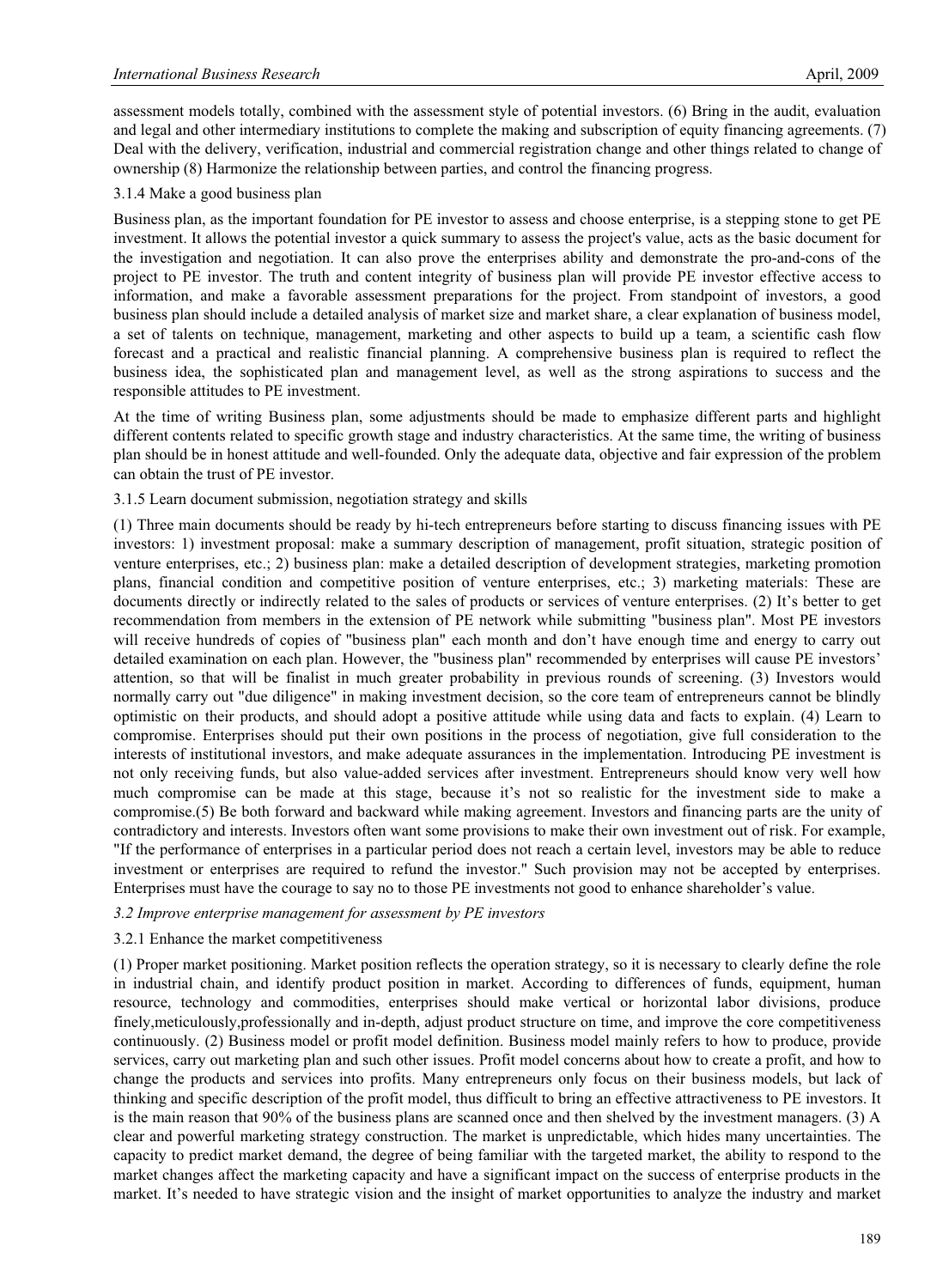competition in which enterprises are intending to enter and participate in competition. (4) Long-term development strategy. The overall quality of Chinese enterprises varies: many hi-tech enterprises lack rationality,ability to judge and control, management and operation being out of control, overlook the development strategy, shorter corporate life, therefore it is difficult to obtain recognition of PE investors. Even though some hi-tech enterprises have started the research, formulation and implementation of development strategy, there are still some serious shortcomings: 1) unclear understanding and blindly climbing in the formulation of strategic objectives; 2) scale expansion in lieu of capacity expansion, and one-sided pursuit of diversification in the choice of development strategies; 3) laggard organizational structure of enterprises and serious shortage of high-quality talents in the strategy implementation.

# 3.2.2 Improve the corporate governance structure

(1) Set up a strict management system. Hi-tech enterprises in China are normally managed by the owner of enterprise technology, lacking a scientific management system. Generally management chaos and such other problems are not much obvious in enterprise's start-up stage, but becoming increasingly prominent with the expansion of production scale. Therefore, it's required to establish a strict management system, standardize organizational structure, department responsibilities,incentive and punishment, personal responsibility, so that enterprises can leap from "the rule of man" to "the rule of law" to avoid the management chaos brought about by the rapid development of enterprises. (2) Establish an effective decision-making mechanism. Property rights are highly concentrated and the boards constitutes are unreasonable in the newly established high-tech enterprises, in which operating lacks criterion and effective restraint mechanism. There is a strong speculative adventurism in investment decision-making. And hi-tech enterprises are characterized by large investment and fast product updates, which brings decision-makers an enormous challenge. Once error decision was made, it might cause irreparable loss. Therefore, hi-tech enterprises should establish effective decision-making mechanism to reduce the expected risk by PE investors. (3)Found an effective incentive mechanism. Incentive mechanism is dynamic to stimulate efficient operations of enterprise, which can promote the creation and development of enterprises. The implementation of the ESOP, which relates to the fact that the core managers can bear risk with PE investors, is an important criterion for PE investors to choose targeted enterprises. Therefore, enterprises should format such incentive system in characteristic of offering high-middle technical and managerial talents rights in the enjoyment of stock options or allowing technology, management equities. (4) United and complementary core team. There are three most important factors to determine the success of projects: the cooperative spirit and attitude of the operators, managers, shareholders; personnel being reasonably complemented in knowledge structure, experience, character and ability, etc.; and the level of team members' unity, cooperation and joint efforts as well. These three factors are also the focuses of PE investors. (5) Stable business team. Entrepreneurial team members can often unify their thinking and understanding in the early of new enterprises, however, they prone to diverge as the business develops to a certain size, which causes impact on the further development of enterprises, and may even lead to the division of company's core management, and harm the profit of investors. It is an important link in the process of attracting investment to prove to investors how to maintain the stability of entrepreneurial team and prevent the subversive effects of enterprises from differentiation of entrepreneurial team.

## 3.2.3 Standardize financial management

(1) Clarity of enterprise property rights. Although guarantees and collaterals are not required by PE investment, hi-tech enterprises are often limit-sized, lacking of accumulation and funds, with small proportion of fixed assets. If the land, factory buildings, equipment and other property were incomplete, or property rights of enterprises owned by a principal member of the family were not clear, it is even more difficult for external investors to be secure. (2) Improvement of employment mechanism and introduction of high-quality financial personnel. The financial terms have been seen as top secret by the entrepreneur, so it is a practice of nepotism while choosing the financial manager at the initial stage and the majority of positions is dominated by family members. Lacking of high-quality financial personnel led to a weak financial management, so as to further aggravate the difficulties of attracting investment. (3) Sound financial management system. A sound financial accounting system should be obtained to strengthen internal control and able to provide accurate, timely and complete financial accounting statements to enable investors to know and grasp the real condition of production and management and use of funds. (4) Reduction of violations to standardize enterprises management. There are irregularities in the development process of private hi-tech enterprises, which may result in issues such as performance not consecutive, not enough to raise funds and difficult to make adjustments. This is an important reason causing difficulties in attracting investment. (5)Transparency increases for financial information. Following is the keys to success of funding: smooth and fast communication, very high degree of transparency of information disclosure between companies and investors in the absorption of PE investment, or public equity financing. In order to avoid taxes or for other considerations, some enterprises provide investors with not comprehensive and accurate financial information and have a serious shortage of historical information available thus it is often very difficult to meet the demands of investors and obtain the trust from investors . In order to safeguard their own interests, funds providers set up standards and restrictions for enterprises to bound the risk of moral hazard, therefore also exacerbate the difficulty of attracting investment.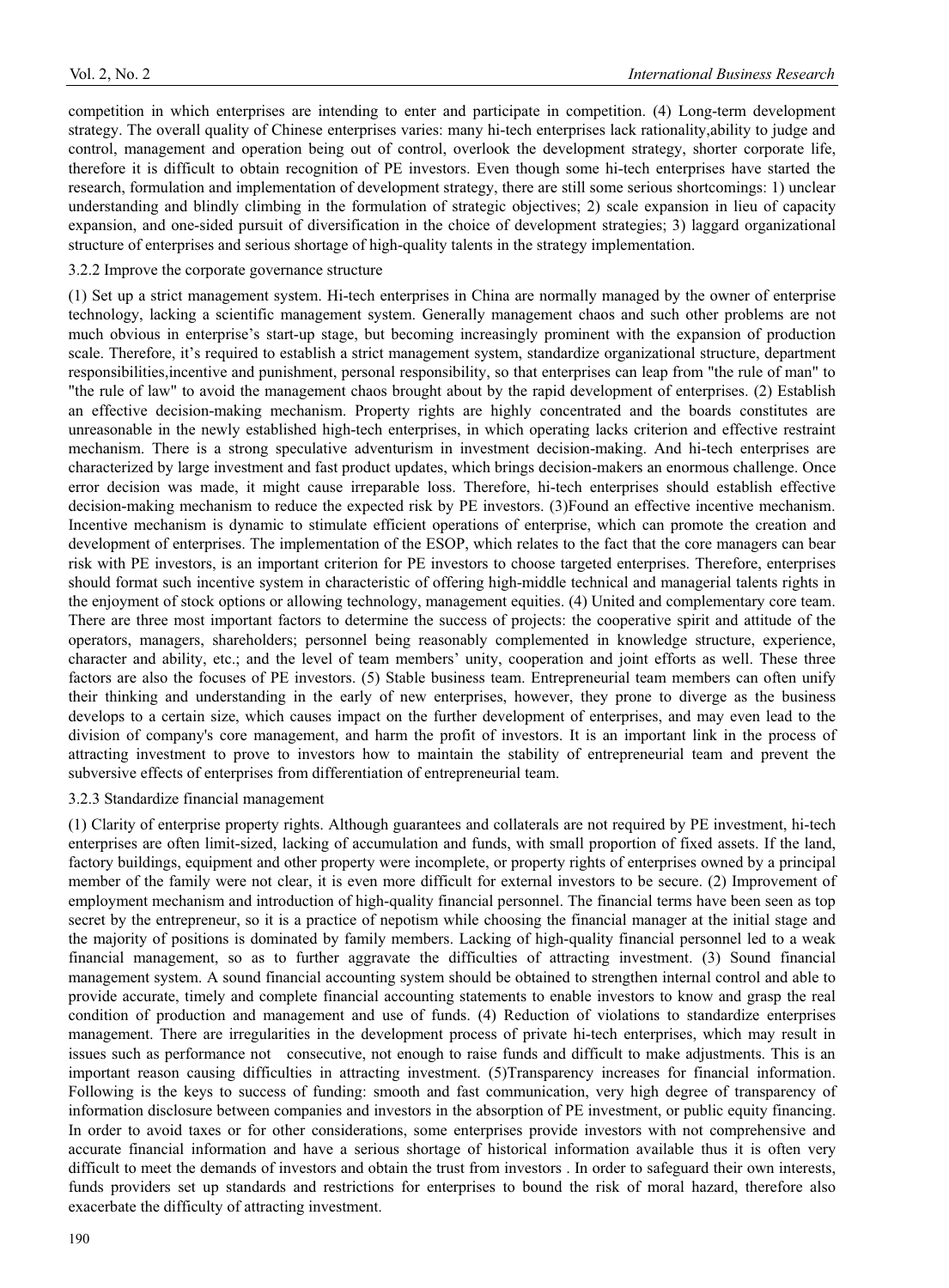3.2.4 Reasonable plans for the demand and use of funds

(1) The size of funds necessary to enterprises should match to the investors' strategy. The choice of investment scale is a trade-off between scale of benefits and risk separation. If scale of individual investment is too small, the total cost of investors will go up, because no matter what the scale of investment project is, investors will be needed to spend same time to monitor, and then prone to the phenomenon of diseconomies of scale. Conversely, when capital demand is very large, companies have to bear a corresponding higher risk. Hence investor will invest in suitable projects and choose appropriate scale of investment in accordance with its own investment strategy and fund size. Generally, PE funds have the upper and lower limits on the scale of investment. Lower limit is due to PE investors' taking the form of portfolio investment, and by reason of time and energy constraints, they cannot spread their investments to many small-scale projects. However, investment ceiling comes from the total amount of PE and policies to diversify the investment. A reasonable scale of capital demand should be within the scope of PE investors and the initial investment groups' power. It's the only way they can get higher returns. (2) The scale of funds required should match the development plan. A reasonable scheme for fund-using is needed to put forward to inform investors the purpose of corporate finance and how to use the money after the success of financing. Investors hope that companies will get the funds for the expansion of enterprise scale, rather than for the purchase of fixed assets having nothing to do with production and operation, or for the investment in the industry having nothing to do with itself. On the other hand, PE investors are concerned about whether the financing company can achieve growth rate and how much capital is needed to invest in the company in order to achieve the planned growth rate.

3.2.5 Meet PE investors' high return requirements

(1) Reach PE investment requirements of high rates of return. Due to new enterprises' high-risk nature, venture investors are bound to require a higher rate of return to compensate for higher risks. For example, the expected return on investment in seed period and start-up phase of the projects is generally higher than long-term and maturity ones. The growth rate of sales being 25-100% is a normal phenomenon in start-up phase, and 25% is the minimum data. (2) Dredge withdrawal channels of funds. Cash investment is the basic premise of PE investment. At the premise of same level of benefits, the higher the liquidity of exit channels, the lower the investment risk. For emerging markets, open channels seem more important than other factors. Three quit ways expected by PE investment are as following: Being listed in the stock market, sale of companies and buying back. The capital market is undoubtedly the withdraw path with best yield. If there are obstacles on IPO, mergers, transfer in OTC market and company repurchase, they should be cleared as soon as possible.

## **4. Conclusions**

Introduction of PE investment can accelerate the development of hi-tech enterprises. However, PE investors usually consider cooperation with China's hi-tech enterprises very cautiously due to their high-risk and shortness of objective qualifications. Therefore, hi-tech enterprises have to select a reasonable financing strategy in accordance with objective qualifications, enhance negotiating skills, improve management as soon as possible, and make necessary preparations for assessment by PE investors, so as to facilitate the financing progress smoothly.

## **References**

Cao Honghui, Hiu Huazhao. (2008). Development and economics rationality of PE, *China Securities Journal*, Mar 27.

Roberto Ippolito. **(**2007). Private Equity in China and India. *The Journal of Private Equity.* Fall. Vol. 10, Iss. 4; pg. 36.

Tien Chengli*,* Ho Yvonne*,* Chiu Hongjen. (2008). Does the involvement of private equity investments matter to firm performance and internationalization. *Journal of American Academy of Business,* Cambridge. Sep. Vol. 13, Iss. 2; pg. 102.

Timothy B Folta, Jay J Janney. (2004). Strategic benefits to firms issuing private equity placements. *Strategic Management Journal.* Mar. Vol. 25, Iss.3; pg.223.

Xiang Jing, Wang Susheng. (2009). What caused the failure of the cooperation between high-tech enterprises and the PE investors in China? *World Sci-tech R & D*. Mar. pg. 22.

Zhang Xiaojun. (2004). *The research of the governance problem of PE investment* [D], Mar, pg36.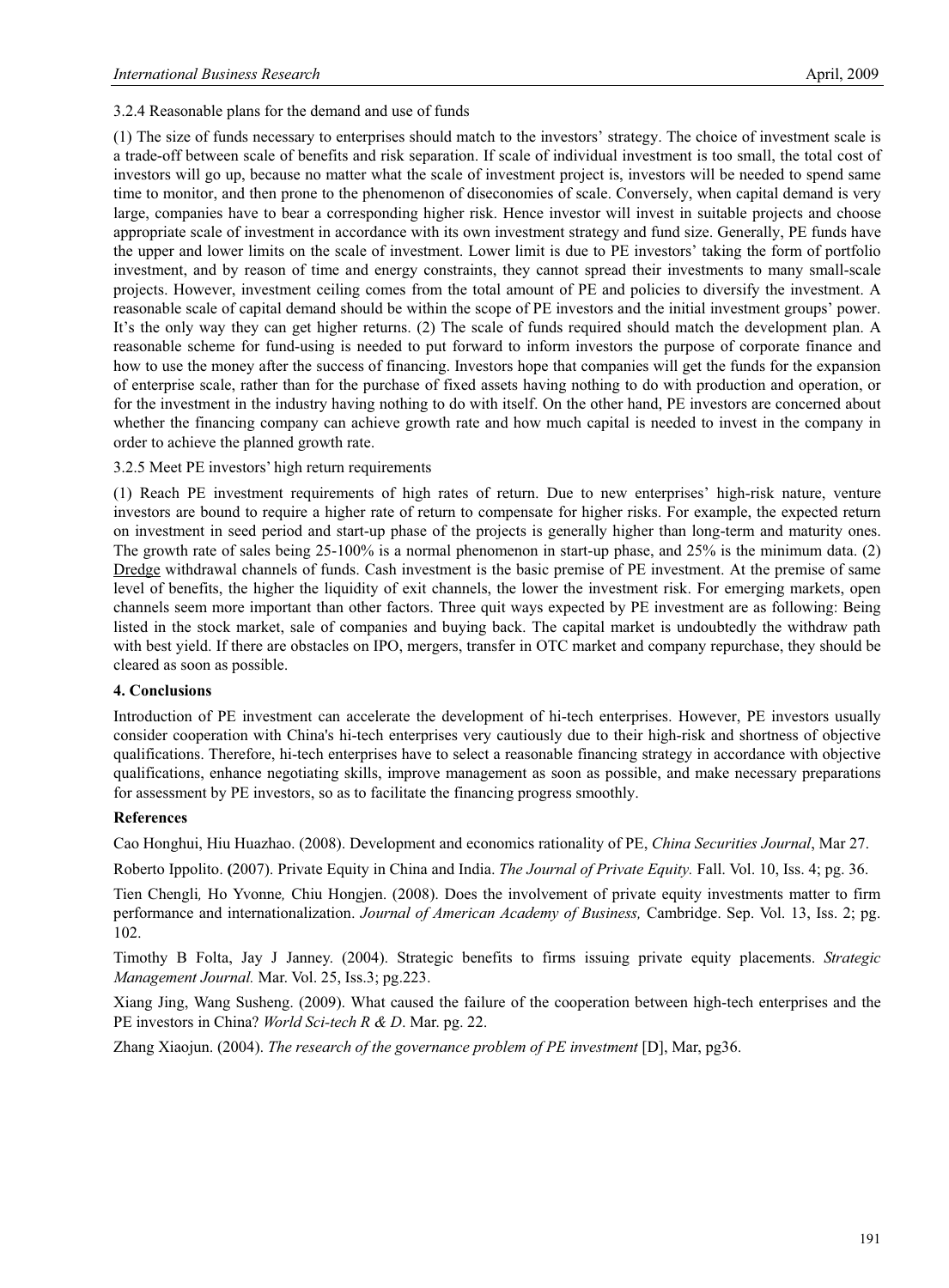|             | Table 1. Financing needs in different stages of hi-tech enterprises and PE investment strategies |                         |                           |                      |
|-------------|--------------------------------------------------------------------------------------------------|-------------------------|---------------------------|----------------------|
| Stage       | <b>Growth Characteristics</b>                                                                    | Funds needed            | PE<br>Focuses of          | Investment           |
|             |                                                                                                  |                         | investment                | strategies by PE     |
| seed period | technology gestation and                                                                         | for<br>demand<br>Less   | Whether specialty         | Not rash to invest   |
|             | invention; only samples;                                                                         | capital                 | related<br>and            |                      |
|             | without detailed market                                                                          |                         | industry or not           |                      |
|             | analysis and management                                                                          |                         |                           |                      |
|             | experience                                                                                       |                         |                           |                      |
| creation    | prototype;<br>product                                                                            | Need lots of funds      | $\delta$<br>Feasibilities | High possibility of  |
| stage       | much<br>test-market;                                                                             | into<br>invested        | plan;<br>operation        | failure; not large   |
|             | uncertainties and lack of                                                                        | equipment, product      | product function          | investment           |
|             | and<br>sales<br>record of                                                                        | innovation and sales    | market<br>and             |                      |
|             | credibility                                                                                      |                         | competitiveness;          |                      |
|             |                                                                                                  |                         | market demand             |                      |
| growing     | and<br>technology                                                                                | Large demand for        | Enterprises growth        | High will to invest; |
| stage       | production expanding;                                                                            | funds to enlarge        | abilities; market         | large investment     |
|             | less danger than former                                                                          | production, exploit     | competitiveness;          | proportion           |
|             | good<br>rather<br>stages;                                                                        | market and build        | management level          |                      |
|             | revenue                                                                                          | marketing system        | and financial plan        |                      |
| expanding   | achievement<br>operation                                                                         | Far from listing in the | of<br>Stability           | Lower risk; better   |
| period      | coming out; a certain                                                                            | stock market; difficult | incoming; healthy         | profit ; prefer to   |
|             | portion;<br>narket                                                                               | to obtain bank loans;   | of organization;          | invest               |
|             | team<br>management                                                                               | large gap between       | level of resisting        |                      |
|             | becoming mature                                                                                  | capital demand and      | substitute;               |                      |
|             |                                                                                                  | financing capacity      | financial structure       |                      |
| maturity    | technology;<br>Mature                                                                            | Cash flows<br>Large     |                           | PE<br>of<br>Jut      |
| period      | scale and<br>operation                                                                           | high<br>sales;<br>from  |                           | investment stage     |
| (Pre-IPO)   | financial condition near                                                                         | obtain<br>abilities to  |                           |                      |
|             | to listed standards                                                                              | less<br>loans;<br>bank  |                           |                      |
|             |                                                                                                  | capital needs           |                           |                      |